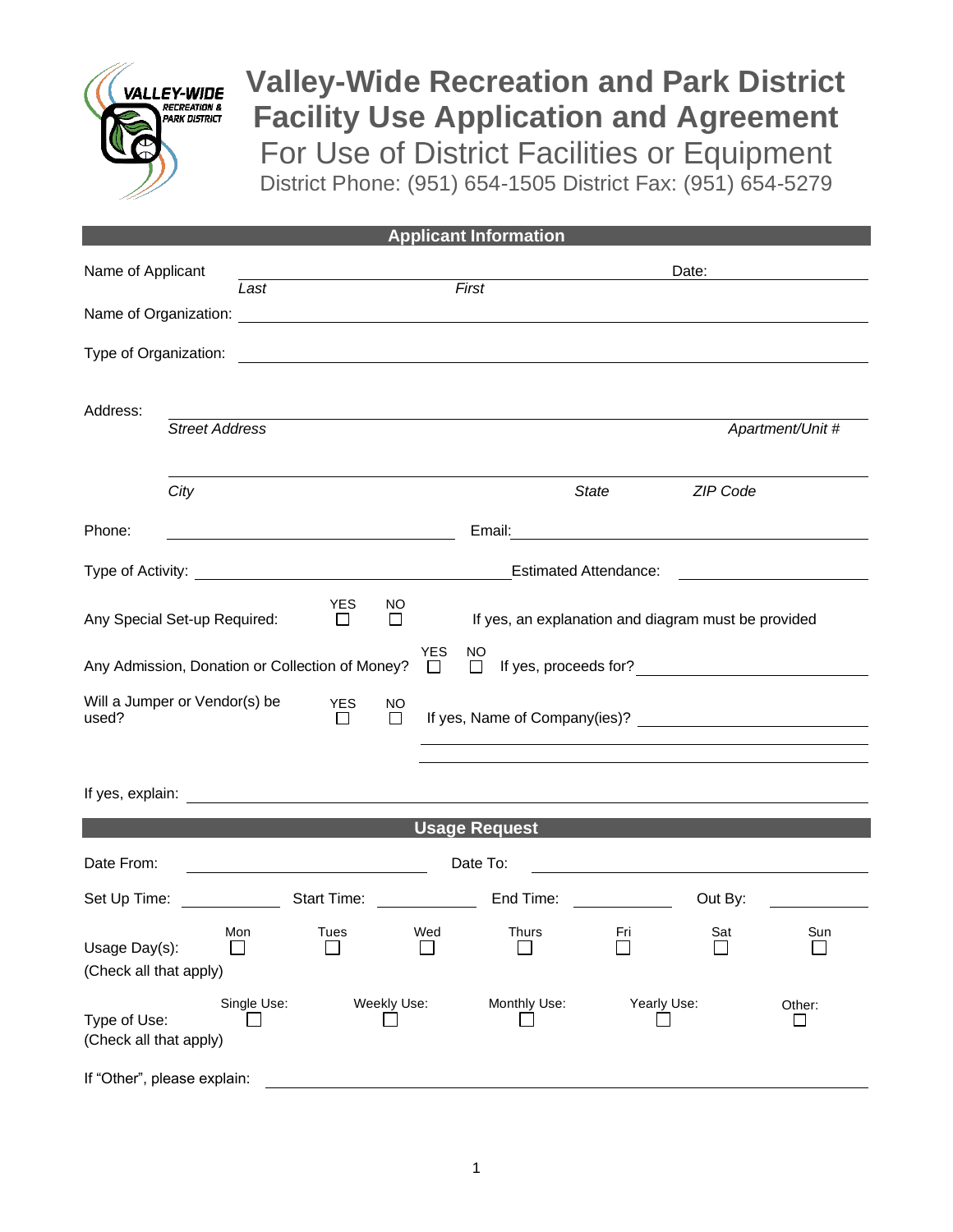#### **Facility Requested**

|                                                                                            | Please list all that apply                         |  |                        |                                |           |           |
|--------------------------------------------------------------------------------------------|----------------------------------------------------|--|------------------------|--------------------------------|-----------|-----------|
| Facility (1)                                                                               |                                                    |  | Facility (2)           |                                |           |           |
| Facility (3)                                                                               |                                                    |  | Facility (4)           |                                |           |           |
| Facility (5)                                                                               |                                                    |  | Facility (6)           |                                |           |           |
| Area(s) to be Used:                                                                        |                                                    |  |                        |                                |           |           |
| Room:                                                                                      |                                                    |  | Gazebo:                | <b>YES</b><br><b>YES</b>       |           | NO<br>NO  |
| Field(s):                                                                                  |                                                    |  | Lights:                |                                |           |           |
|                                                                                            | Equipment Needed (if any):                         |  |                        |                                |           |           |
| Tables (\$5)                                                                               | <b>YES</b><br><b>NO</b><br>$\mathbf{I}$<br>$\perp$ |  | How Many? Chairs (\$2) | <b>YES</b>                     | <b>NO</b> | How Many? |
|                                                                                            | <b>Total Amount of Tables:</b>                     |  |                        | <b>Total Amount of Chairs:</b> |           |           |
| Other:                                                                                     |                                                    |  |                        | <b>Total Equipment Cost:</b>   |           |           |
|                                                                                            |                                                    |  | <b>Please Note</b>     |                                |           |           |
| Sale of food products will require permits through local City and/or County, Department of |                                                    |  |                        |                                |           |           |

Sale of food products will require permits through local City and/or County, Department of Environmental Health.

### **Alcoholic Beverages**

No person shall bring alcoholic beverages into, nor consume any alcoholic beverages while in a District park or facility without a special permit issued by the District.

#### **Disclaimer**

Public Resource Section 5164: (a) (1) A county, city, or special district shall not hire a person for employment, or hire a volunteer to perform services, at a county, city, or special district operated park, playground, recreational center, or beach used for recreational purposes, in a position having supervisory or disciplinary authority over a minor, if that person has been convicted of an offense.

\*In addition, Valley-Wide Recreation and Park District requires that all Instructors be fingerprinted (regardless of class participants age). Fingerprints must be cleared through the Department of Justice, prior to commencing activities at any District facility. No exceptions.

## **Rules and Requirements**

**Definition of Facility:** The term "Facility", as used herein by the District is intended to include the specific building, room, space, area, or field to be used by the User/Applicant as well as all common areas the parties may reasonably expect to be used as part of the use/activity contemplated herein including but not limited to parking areas, sidewalks, adjacent grounds, or other areas/facilities used by the User/applicant or its officers, agents, employees, or participants/guests.

No water slides, sprinklers, or portable pools are permitted. No tobacco products of any kind are permitted. No alcohol products are permitted on park grounds (approval and permit required for indoor facilities) No glitter, sparklers, confetti, or lit candles. No vehicles are permitted on grass, fields, or walkways. Outside vendors must provide Insurance and be approved. City and/or County permits may be required. Security Requirements: Events & parties must provide security. 1 guard for each 100 people, plus 1 additional guard for the parking lot & restrooms. (See item #11 of the Facility Use Procedure guidelines for complete information).

**INDEMNIFICATION:** The applicant shall indemnify, defend, and hold harmless Valley-Wide Recreation and Park District, its officers, employees, and agents from any and all losses, costs, expenses, claims, liabilities, actions, or damages, including liability for injuries to any person or persons or damage to property arising at any time out of or in any way related to the applicant's use or occupancy of a facility or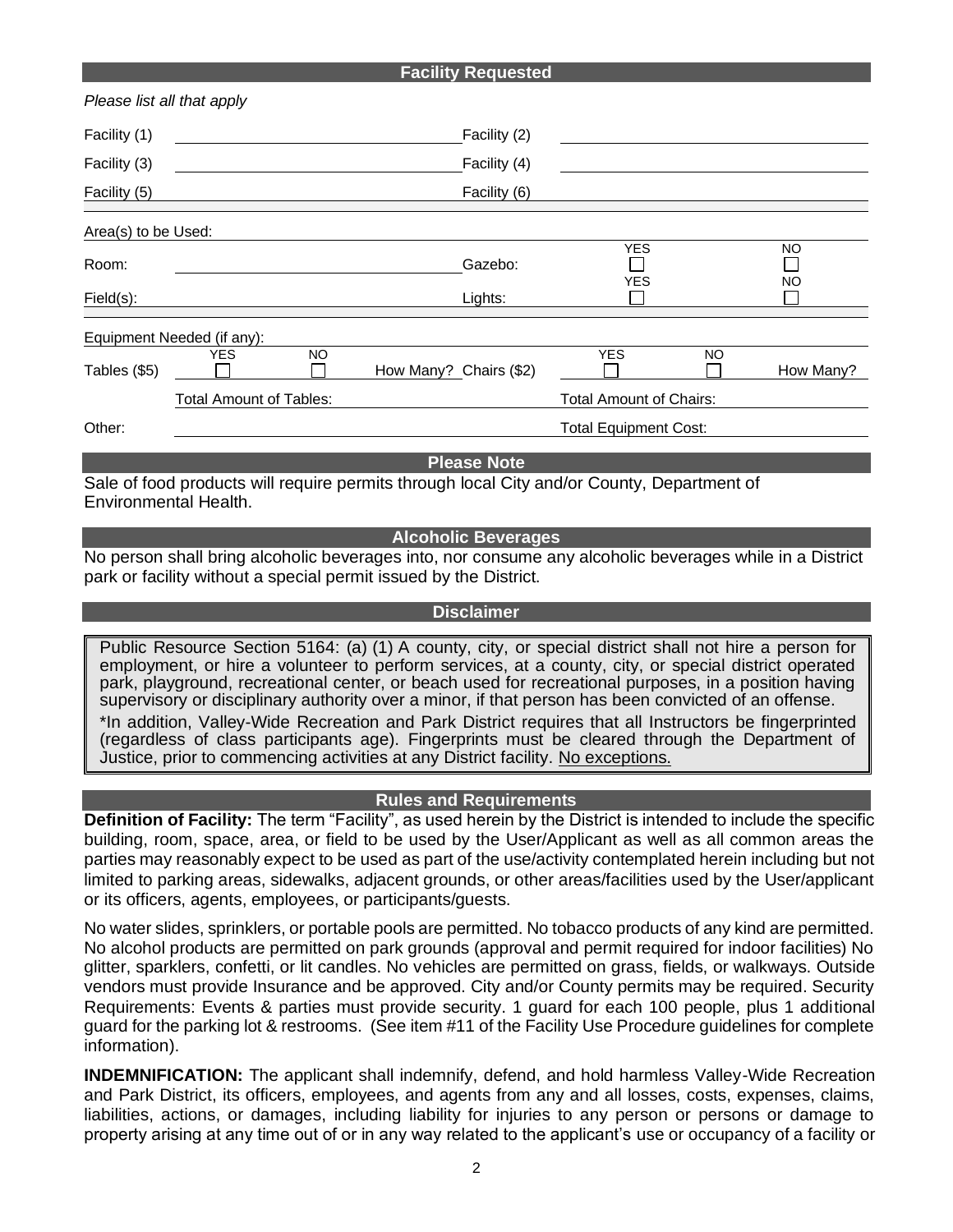property controlled by Valley-Wide Recreation and Park District, unless solely caused by the gross negligence or willful misconduct of Valley-Wide Recreation and Park District, its officers, employees, or agents.

**INSURANCE REQUIREMENTS:** General liability insurance: The applicant shall procure and maintain, for the duration of the use period contemplated herein, commercial general liability insurance with coverage at least as broad as Insurance Services Office Form CG 00 01, in an amount not less than \$1,000,000 per occurrence, \$2,000,000 general aggregate, for bodily injury, personal injury, and property damage. The policy must include contractual liability that has not been amended. Any endorsement restricting standard ISO "insured contract" language will not be accepted. If alcohol is sold during the permitted activity, coverage must include full liquor liability.

Such insurance shall name Valley-Wide Recreation and Park District, its officers, employees, agents, and volunteers as additional insureds prior to the use of the facility. The applicant shall file certificates of such insurance with Valley-Wide Recreation and Park District, which shall be endorsed to provide thirty (30) days' notice to Valley-Wide Recreation and Park District of cancellation or any change of coverage or limits. If a copy of the insurance certificate is not on file prior to the event, Valley-Wide Recreation and Park District may deny access to the facility.

All insurance policies shall be issued by an insurance company currently authorized by the Insurance Commissioner to transact business of insurance or is on the List of Approved Surplus Line Insurers in the State of California, with an assigned policyholders' Rating of A- (or higher) and Financial Size Category Class VII (or larger) in accordance with the latest edition of Best's Key Rating Guide, unless otherwise approved by Valley-Wide Recreation and Park District's self-insurance pool.

Requirements of specific coverage features, or limits contained in this Section are not intended as a limitation on coverage, limits or other requirements, or a waiver of any coverage normally provided by any insurance. Specific reference to a given coverage feature is for purposes of clarification only as it pertains to a given issue and is not intended by any party or insured to be all inclusive, or to the exclusion of other coverage, or a waiver of any type. If the applicant maintains higher limits than the minimums shown above, Valley-Wide Recreation and Park District requires and shall be entitled to coverage for the higher limits maintained by the applicant. Any available insurance proceeds in excess of the specified minimum limits of insurance and coverage shall be available to Valley-Wide Recreation and Park District.

The applicant waives any right of recovery against Valley-Wide Recreation and Park District, its officers, employees, and agents for indemnification, contribution, or declaratory relief arising out of or in any way connected with applicant's use or occupancy of the facility and adjoining property, even if the district, its officers, employees, or agents seek recovery against applicant.

The applicant shall report any personal injuries or property damage arising at any time during and/or arising out of or in any way connected with applicant's use or occupancy of Valley-Wide Recreation and Park District facilities and adjoining property to the district manager or his/her designee, in writing and as soon as practicable.

## **COMPLIANCE WITH ALL APPLICABLE LAW, RULES, & REGULATIONS:**

- 1. The applicant shall comply with all local, state, and federal laws and regulations related to the use of the facility and public gatherings.
- 2. The applicant agrees to abide by all applicable local, federal, and state accessibility standards and regulations.
- 3. The applicant further agrees that it is solely responsible for reviewing and ensuring compliance with all applicable public health rules, regulations, orders, and/or guidance in effect at the time of the use of the facility including, but not limited to, physical distancing, limits on the size of gatherings, use of appropriate sanitation practices, etc.
- 4. Valley-Wide Recreation and Park District reserves the right to immediately revoke applicant's right to use of the facility under this agreement should applicant fail to comply with any provision of this section.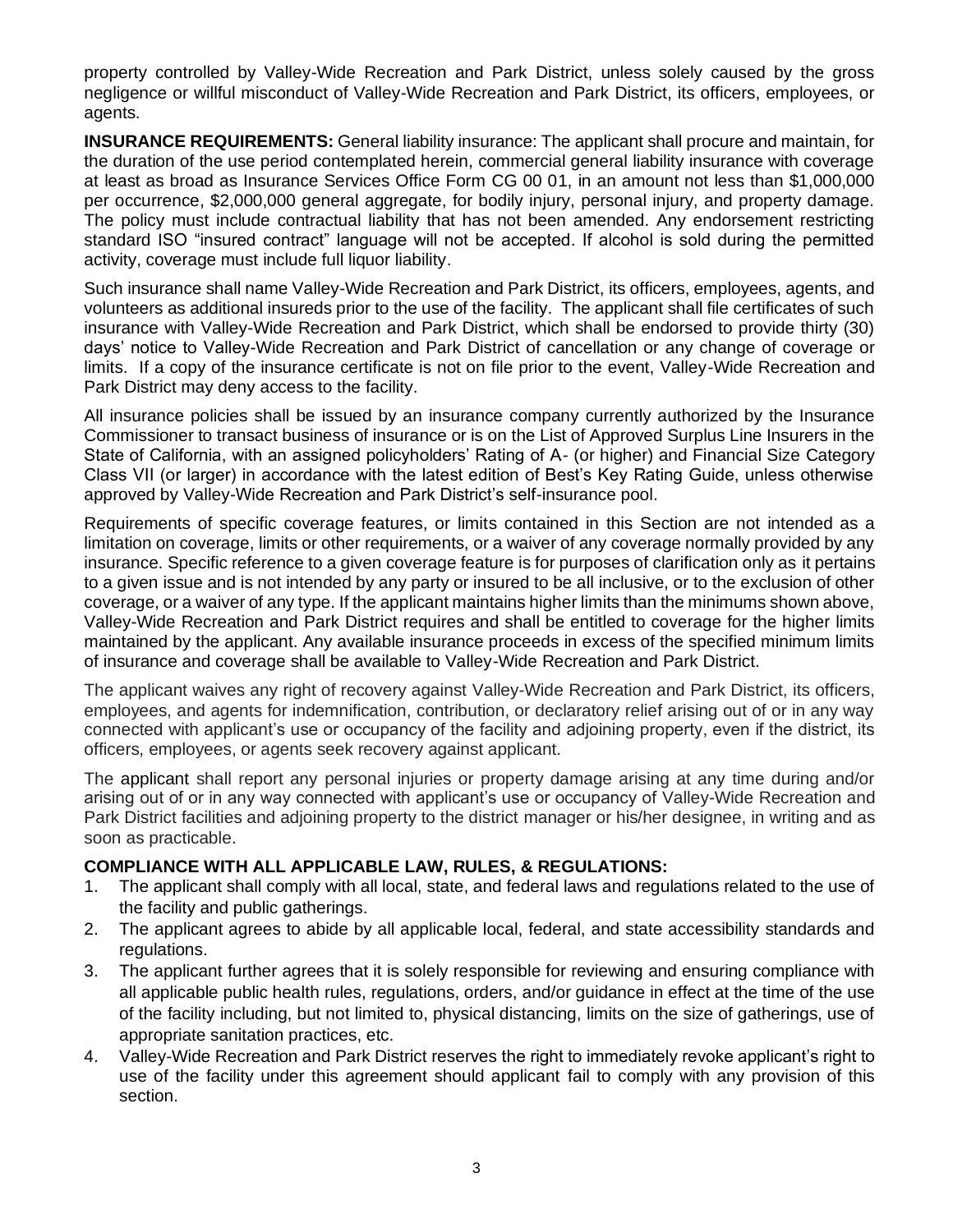**FORCE MAJEURE:** Force Majeure Events: Notwithstanding anything to the contrary contained in this agreement, Valley-Wide Recreation and Park District shall be excused from its obligations under this agreement to the extent and whenever it shall be prevented from the performance of such obligations by any Force Majeure Event. For purposes of this agreement, a "Force Majeure Event" includes but is not limited to fires, floods, earthquakes, pandemic, quarantine, epidemic, civil disturbances, acts of terrorism, regulation of any public authority, and other causes beyond their control. The applicant waives any right of recovery against Valley-Wide Recreation and Park District and the applicant shall not charge results of "acts of God" to Valley-Wide Recreation and Park District, its officers, employees, or agents.

Insurance must be on file with us *before* final approval of facility usage. See Item #16 & #17 of Facility Use Procedure guidelines.

**Agreement and Release of Liability:** The undersigned or, if signing for an organization, that organization, certifies that the above information is accurate and correct, and that the undersigned has read and understood the Facility Rental Rules and Regulations as set forth by Valley-Wide Recreation and Park District pertaining to the use of Valley-Wide Facilities. To the maximum extent permitted by law, the undersigned or, if signing for an organization, that organization, on behalf of itself and all parties claiming by or through it, hereby releases and agrees to indemnify and hold Valley-Wide Recreation and Park District free and harmless from and against any and all liability, harms, injuries, claims, damages, or causes of action arising out of or in any way connected with or related to the use or occupancy of the facility(ies) including, without limitation, any personal injury or property damage suffered by any user of the facility(ies) or any guest, vendor, agent, employee, or member thereof, whether caused by the act or neglect or the user, a third party, Valley-Wide Recreation and Park District, agents, or employees thereof, force majeure, or by any dangerous condition of the facility(ies) or surrounding area. Any violations to this contract can lead to forfeit of continued or future use of all Valley-Wide Recreation and Park District facilities.

**Reservations are not final until Facility Supervisor approval is received, and all fees have been paid.** Applicant must be in attendance at time specified and shall not leave facility unattended at any time.

**REFUNDS ON CANCELLATIONS:** All fees will be forfeited if reservation is cancelled within two weeks prior to use date. There will be a charge of \$100.00 on any cancellation.

## **Certification and Acknowledgement of Applicant**

*(Please initial by each statement. Be advised that this application is not valid without initials, name of applicant and signature. Application must be initialed to agree with the terms stated below.)*

**I understand** that in the case of an emergency or for reasons beyond the District's control, Valley-Wide Recreation and Park District reserves the right to cancel the scheduled event prior to the scheduled use without liability.

**I understand** that this is only an application and not a guarantee that usage will be permitted. If usage is permitted, I agree that: (1) if any of the information contained in the application is found to be false; or (2) should my conduct, or the conduct of any participants or guests, not be as described in the application; or (3) should any applicable city, state or federal rules, regulations, codes or laws be violated, any usage permitted shall automatically become null and void and any activity associated with this application will immediately cease.

**I understand** that District equipment to include stage(s), bleachers, tables and or chairs and all other heavy equipment can only be set-up and removed by authorized District staff members.

**I agree** that I: (1) am financially responsible for any costs incurred by Valley-Wide Recreation and Park District of damages to District property; (2) forfeit all fees and deposits if it is determined that false information was provided on the application; (3) am financially responsible for any District costs that exceed fees and deposits already collected by the District for enforcement of provisions related to this application for reservation.

I agree that I am responsible to see that all debris and trash is picked up from the event site and placed in appropriate refuse containers immediately after the event. Any trash removal